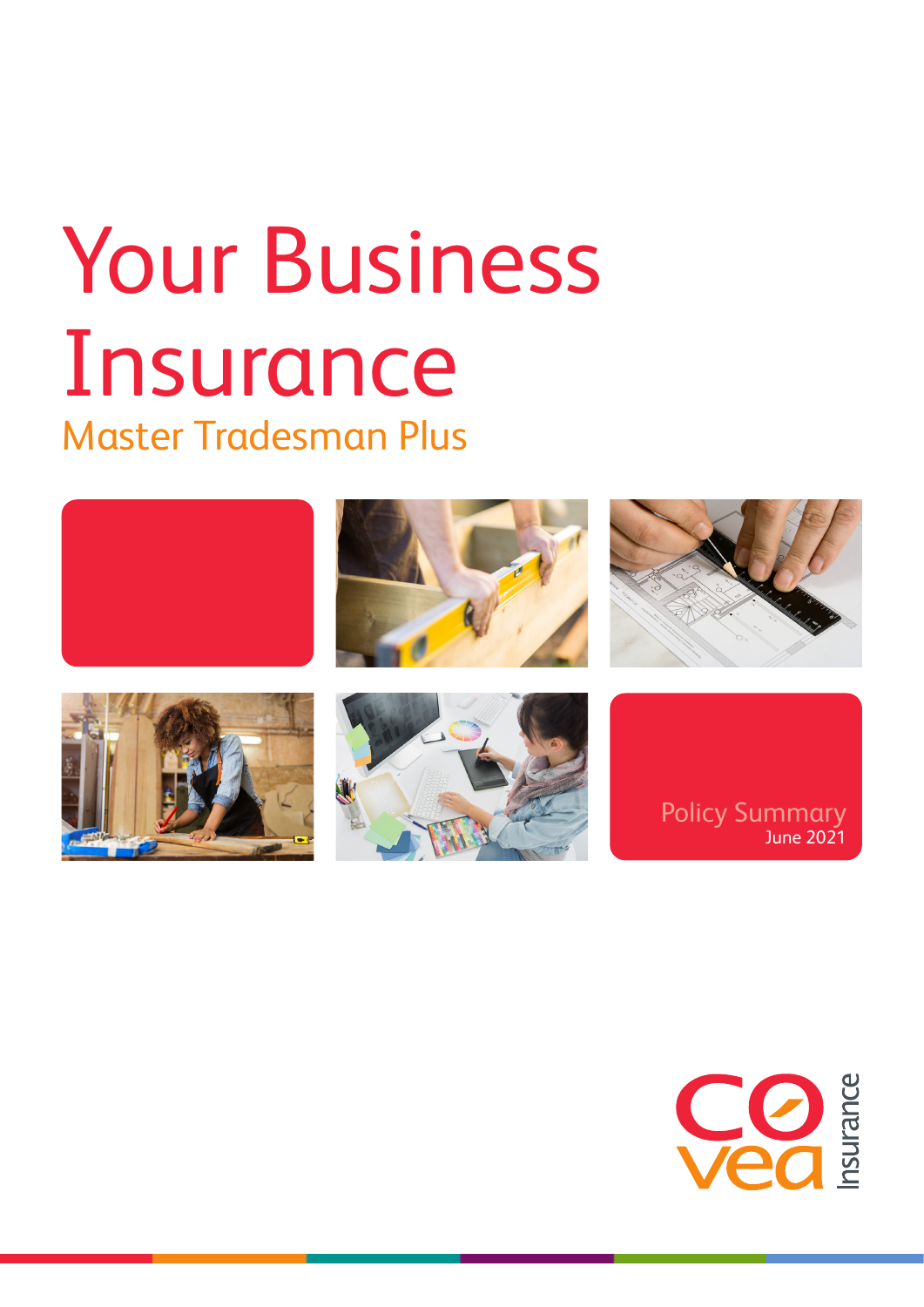### Welcome... to your Policy Summary

The Master Tradesman Plus product is designed to meet the demands and needs of self-employed persons and small businesses (including limited companies) undertaking a variety of manual, clerical and professional trades who wish to protect their business.

As standard, the policy will provide cover for:

• **Public and Products Liability**

The following optional additional covers are also available:

- **Employers' Liability**
- **Contract Works**
- **Own Plant**
- **Hired in Plant**
- **Tools**
- **Goods in Transit**
- **Personal Accident**
- **Professional Indemnity**

This Policy Summary does not describe all the terms and conditions of your policy, so please take time to read the policy document to make sure you understand the cover it provides.

Your cover is valid for 12 months and is renewable annually.

#### Registration and Regulatory Information

This insurance cover is provided by Covea Insurance plc, Norman Place, Reading, Berkshire RG1 8DA. Registered in England and Wales No. 613259.

Covea Insurance plc is authorised by the Prudential Regulation Authority and regulated by the Financial Conduct Authority and the Prudential Regulation Authority. Its Firm Reference Number is 202277.

You can check this on the Financial Services Register by visiting the FCA's website www.fca.org.uk/register or by contacting the FCA on 0800 111 6768.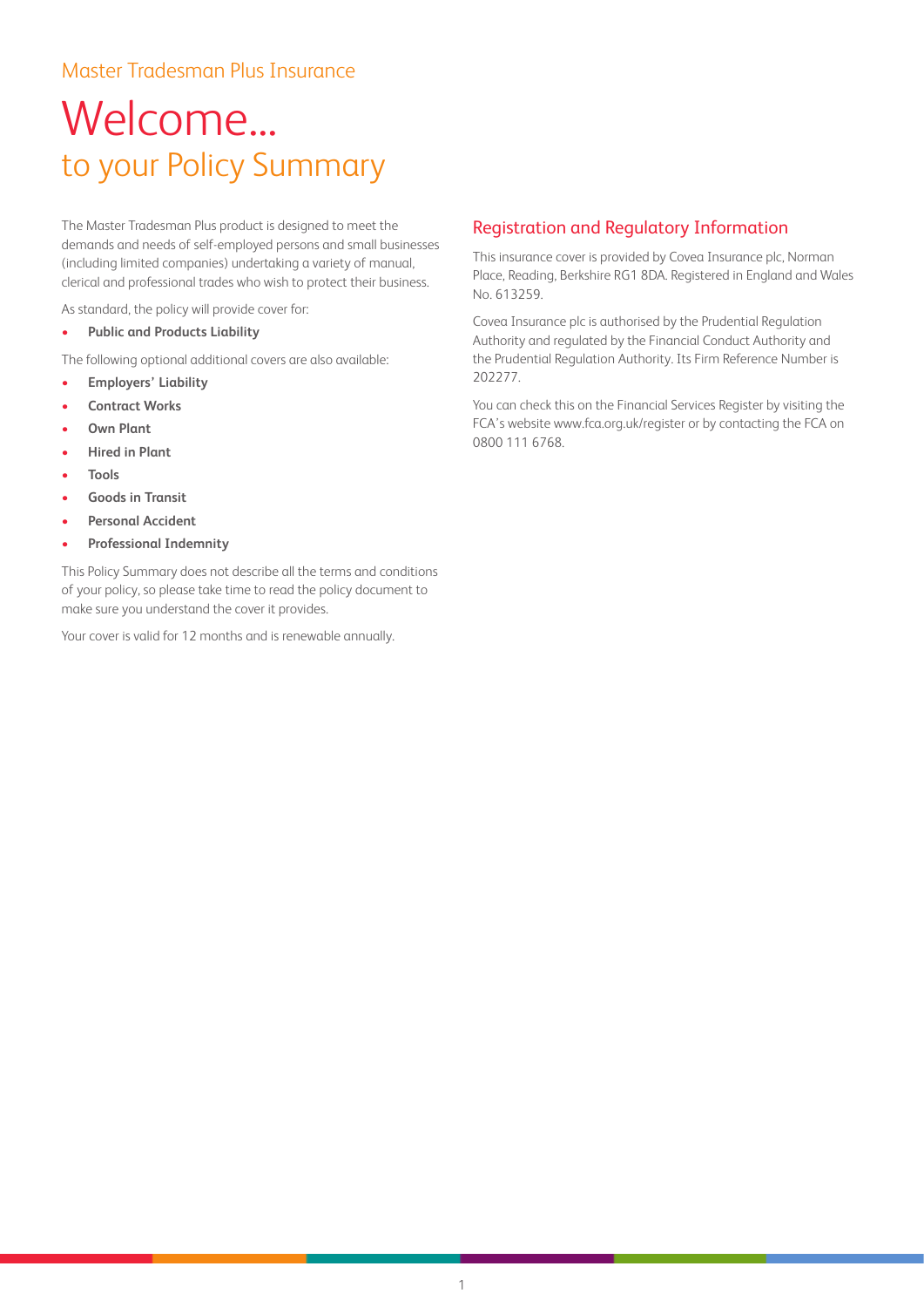## Significant features and benefits of the policy

The table below shows the benefits of this policy and the maximum amounts we will pay in the event of a claim:

| Description                                                                                                                                                                                                                                                                                                                                           | Cover                                                                                                                                                                                                                                                                                    |
|-------------------------------------------------------------------------------------------------------------------------------------------------------------------------------------------------------------------------------------------------------------------------------------------------------------------------------------------------------|------------------------------------------------------------------------------------------------------------------------------------------------------------------------------------------------------------------------------------------------------------------------------------------|
| <b>Public and Products Liability (Compulsory)</b><br>Legal liability for injury, illness or disease to any member of the<br>public and damage to their property occurring during the period of<br>insurance and arising out of the business                                                                                                           | Limits of Indemnity available:<br>£1 Million<br>€2 Million<br>€5 Million<br>(including up to £1,000,000 per period of insurance in respect of<br>Communicable Disease.)                                                                                                                  |
| <b>Employers' Liability (Optional)</b><br>Legal liability for injury, illness, death or disease of any employee<br>caused during the period of insurance and arising out of the<br>business of the insured                                                                                                                                            | £10 Million Limit of Indemnity                                                                                                                                                                                                                                                           |
| <b>Tools Cover (Optional)</b><br>Damage to hand tools and hand held portable tools owned for<br>use in connection with the business including loss or theft from<br>unattended vehicles<br>2 levels of cover avaiable:<br><b>Standard</b> – excludes theft from unattended vehicles<br><b>Standard Plus</b> - includes theft from unattended vehicles | If required all manual principals, partners, directors and/or employees<br>must be included for the same level of cover<br>Maximum limits available:<br>£1,250, £2,500 or £5,000<br>A limit of £500 or 20% of the sum insured whichever is greater<br>applies in respect of any one tool |
| Goods in Transit (Optional and only availble with Tools Cover)<br>Damage to goods pertaining to the business whilst in or on or being<br>loaded into or onto or unloaded from any motor vehicle owned by<br>or operated under the direct control of the Insured                                                                                       | £2,000 Maximum Limit any one occurrence                                                                                                                                                                                                                                                  |
| <b>Contract Works (Optional)</b><br>Damage to temporary and permanent works executed by the<br>insured including materials supplied or used in connection with the<br>contract                                                                                                                                                                        | Limits of cover available:<br>€100,000<br>£250,000<br>€500,000                                                                                                                                                                                                                           |
| <b>Own Plant (Optional)</b><br>Damage to constructional plant tools and equipment owned by the   Limits of cover available:<br>insured                                                                                                                                                                                                                | £10,000<br>£25,000<br>€50,000                                                                                                                                                                                                                                                            |
| <b>Hired in Plant (Optional)</b><br>Damage to constructional plant tools and equipment hired in by<br>the insured                                                                                                                                                                                                                                     | Limits of cover available:<br>€10,000<br>£25,000<br>€50,000                                                                                                                                                                                                                              |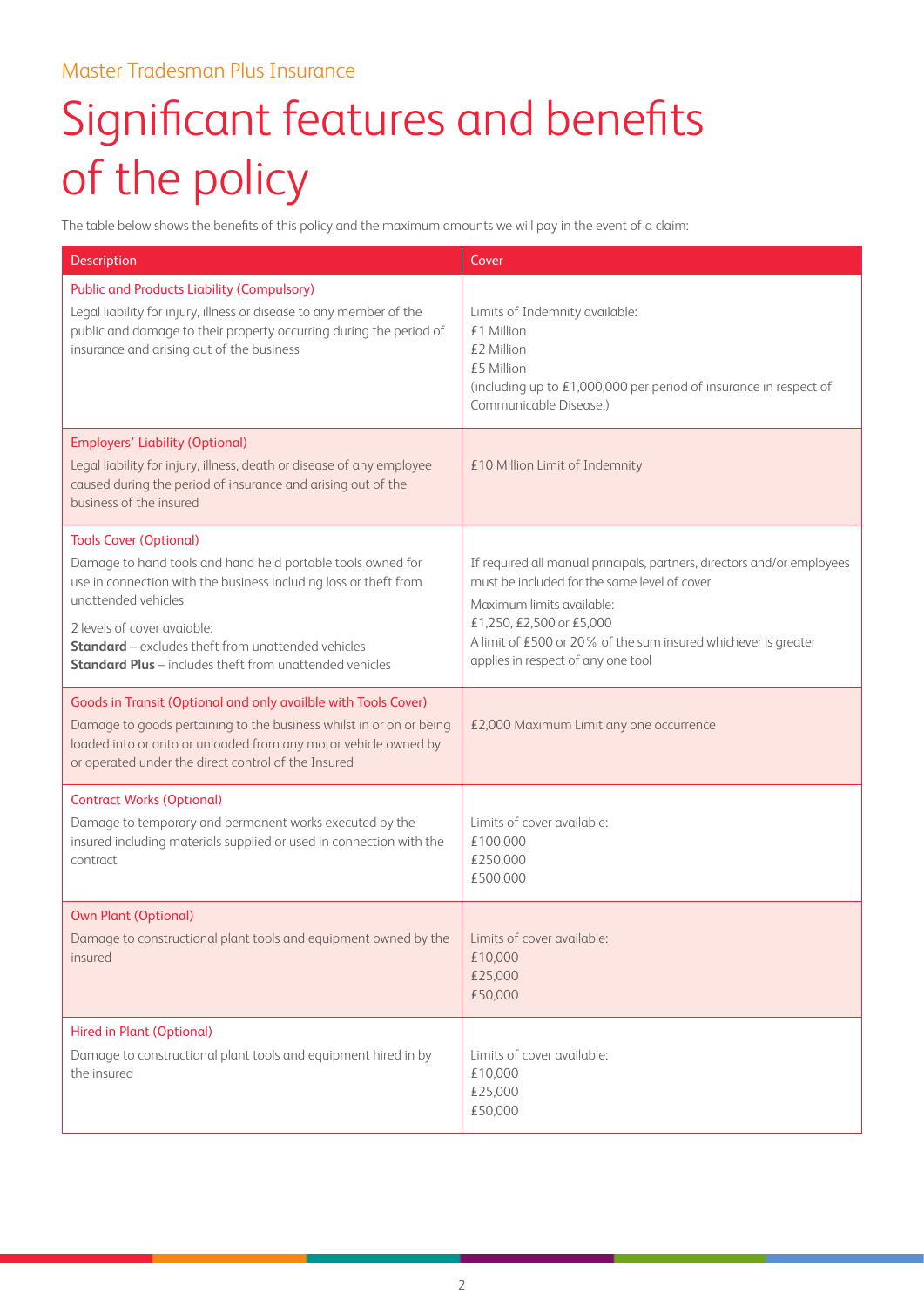## Significant features and benefits of the policy *continued*

#### **Description** Cover Personal Accident (Optional, 2 levels of cover available) Cover for bodily injury or death to any insured person following an accident with an option to include short term income protection following an accident or sickness **Benefit Benefit Level 2 Level 1 Level 2** Accidental Death  $\overline{25,000}$  £50,000 Permanent Total Disability **E50,000** £100,000 Quadriplegia **E100,000** £200,000 Paraplegia **E50,000** £100,000 Permanent loss of sight in both eyes  $\left| \right|$  £25,000  $\left| \right|$  £50,000 Permanent loss of use of two limbs  $\left| \right|$  £25,000 £50,000 Permanent loss of sight in one eyes  $\left| \right|$  £12,500  $\left| \right|$  £25,000 Permanent loss of use of one limbs  $\left| \right|$  £12,500  $\left| \right|$  £25,000 Permanent loss of speech  $\text{£12,500}$   $\text{£25,000}$ Permanent loss of hearing in both ears  $\left| \right|$  £12,500  $\left| \right|$  £25,000 Permanent loss of hearing in one ears  $\left| \right|$  £5,000  $\left| \right|$  £10,000 Burns **E1,250 E2,500 Permanent loss of use of:** A shoulder, elbow, hip, knee, thumb, wrist  $\begin{array}{c|c|c|c|c|c|c|c} \hline \text{F5,000} & \text{f10,000} \ \text{or ankle} & & & \text{f5,000} \ \hline \end{array}$ Any finger or big toe  $\left| \right|$  £2,500  $\left| \right|$  £5,000 Any other toe  $\qquad \qquad$  £500  $\qquad$  £1,000 **Hospitalisation:** Hospitalisation (Maximum 45 days and Hospitalisation (Maximum 45 days and<br>after a minimum 24 hours) E50 E100 Extended hospitalisation (for stays longer  $\begin{array}{|l|l|}\n\hline\n\text{E} & \text{E} & \text{E} & \text{E} & \text{E} & \text{E} & \text{E} & \text{E} & \text{E} & \text{E} & \text{E} & \text{E} & \text{E} & \text{E} & \text{E} & \text{E} & \text{E} & \text{E} & \text{E} & \text{E} & \text{E} & \text{E} & \text{E} & \text{E} & \text{E} & \text{E} & \text{E} &$ **A Major Fracture of:** Upper leg; vertebral body; Pelvis; Skull.  $\qquad \qquad \qquad$  £250  $\qquad \qquad$  £500 Vertebra other than vertebral body; lower leg; lower jaw; breastbone; shoulder blade; kneecap; upper arm; lower arm.  $£125$   $£250$ Lower leg; hand (metacarpals); foot (metatarsals); clavicle; coccyx; wrist (carpals) & Colles' fracture ankle (tarsals) & Pott's fracture. £50 £100 Income protection: Limits of cover available £250 a week for 12 months £500 a week for 12 months Professional Indemnity (Optional) Cover for legal liability arising from any negligent act, negligent error or negligent omission occurring in the course of the business Limits of cover available: £100,000 £250,000 £500,000 £1,000,000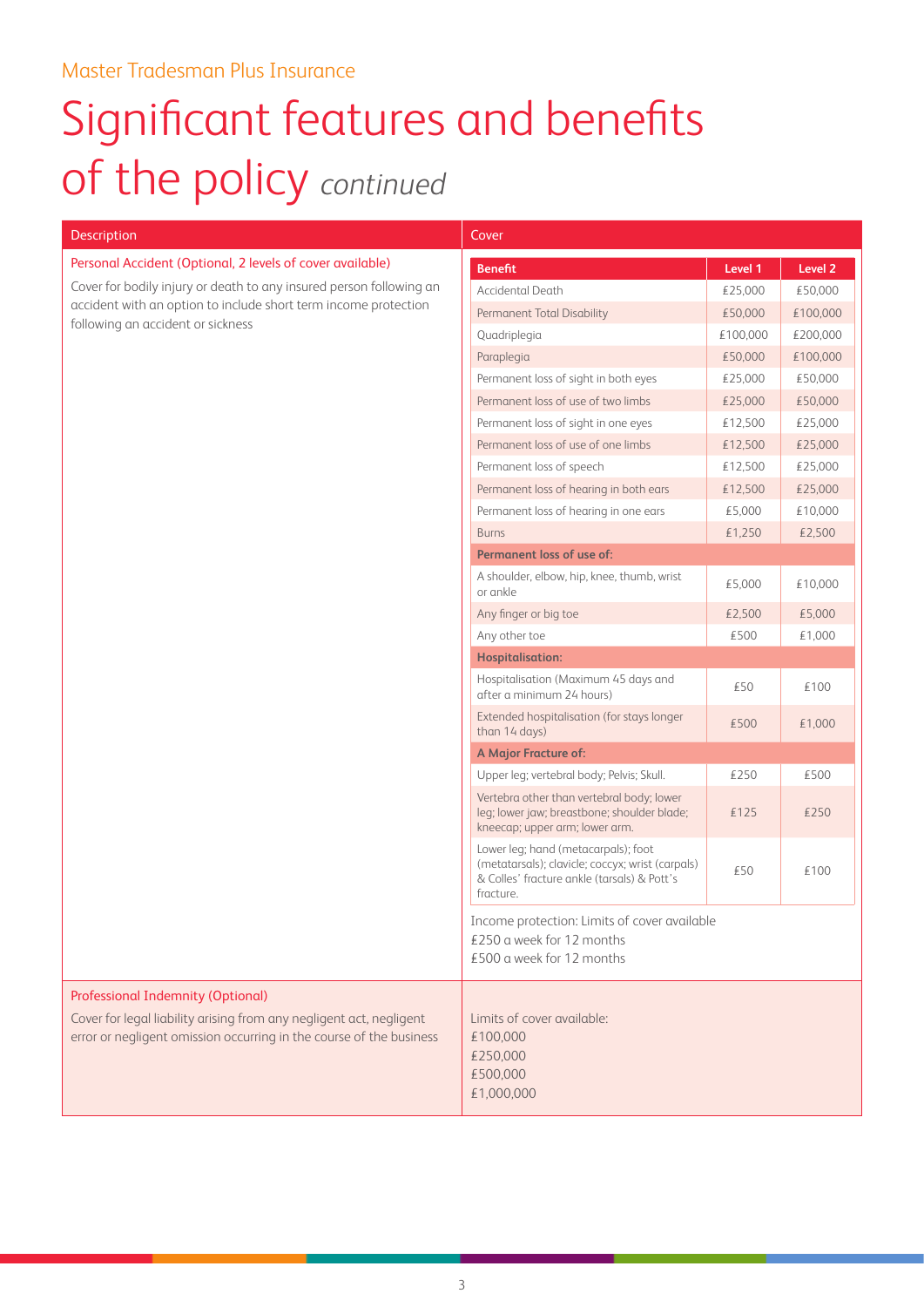## Significant features and benefits of the policy *continued*

#### Description

#### Significant features and benefits of the policy

- Up to 10 employees can be included on the policy
- Automatic temporary employees extension for up to 50 working days per year
- Health and Safety at Work Act legal fees and costs
- Wide work definition for most trades
- Legal liability arising out of the Defective Premises Act (1972)
- Legal liability for work carried out by bona fide subcontractors working for you
- Contingent Motor Third Party Liability in respect of vehicles used in connection with the business
- Contractual liability
- Corporate manslaughter cover
- Cross liabilities
- Court attendance costs
- Indemnity to Principal
- Work overseas extension for non-manual temporary work undertaken anywhere in the world
- No minimum premium
- No Claims Discounts available earning up to 25% for 5 or more claims free years
- Option to pay by Instalments (via Direct Debit)
- Dedicated Commercial Claims Careline 0330 024 2266 operated 24 hours a day, 365 days a year, by staff trained in managing commercial claims
- Free 24 hour Business Legal Helpline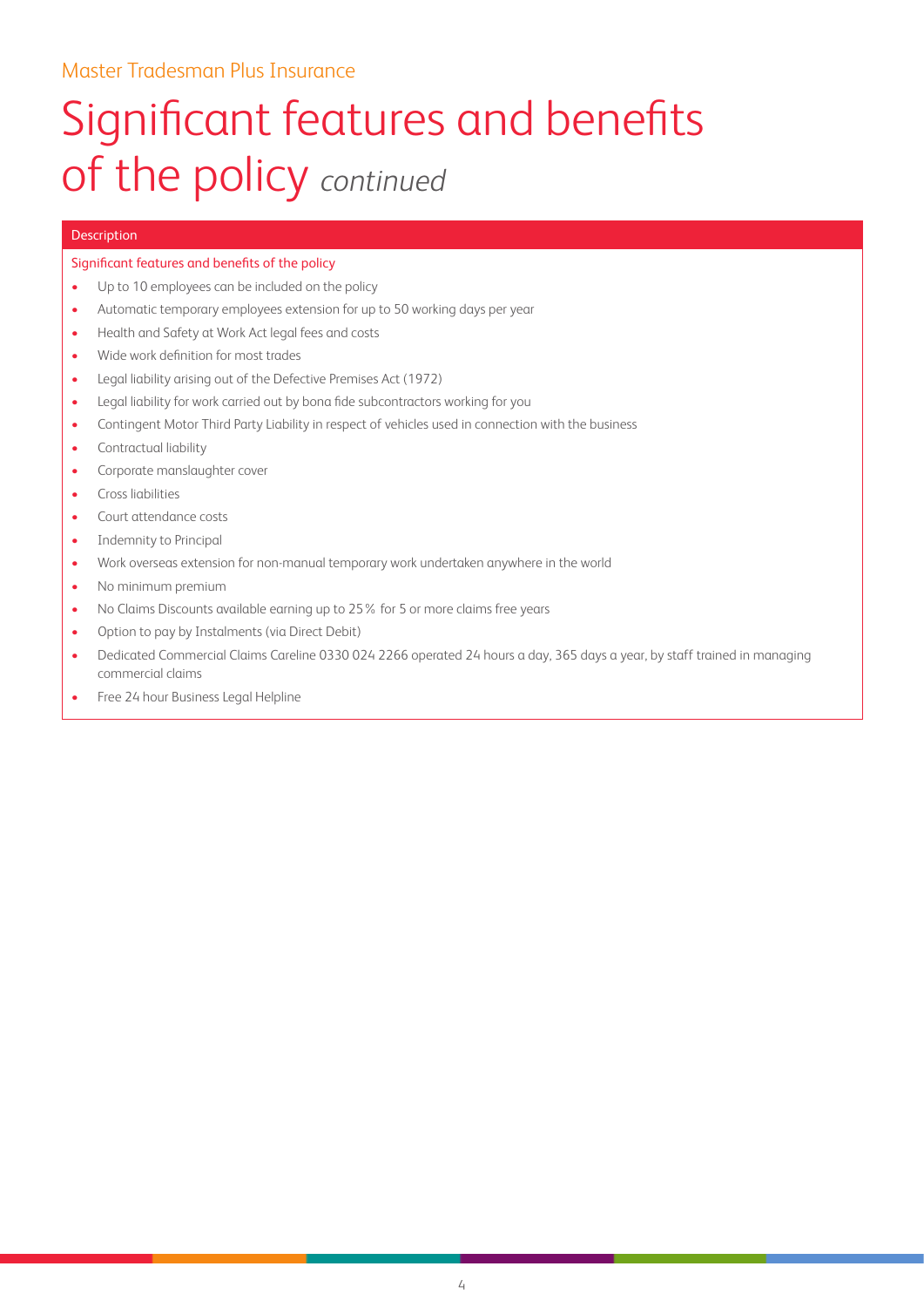## Significant and unusual exclusions or limitations of the policy

The table below shows exclusions that are contained in your policy and where they can be found. For full details of the exclusions, please refer to the policy document.

|                   | Description                                                                                                                                                                                                                                                                                                                                                                                                                                                                                                 | <b>See Policy Document</b>       |
|-------------------|-------------------------------------------------------------------------------------------------------------------------------------------------------------------------------------------------------------------------------------------------------------------------------------------------------------------------------------------------------------------------------------------------------------------------------------------------------------------------------------------------------------|----------------------------------|
| <b>The Policy</b> |                                                                                                                                                                                                                                                                                                                                                                                                                                                                                                             |                                  |
| $\bullet$         | <b>Sanctions Condition</b><br>Radioactive Contamination Exclusion<br>Electronic Risk Exclusion (not applicable to Section B - Public and Products Liability and Section C - Employers'<br>Liability if insured by this policy)                                                                                                                                                                                                                                                                              | Page 10<br>Page 11<br>Page 11    |
|                   | Communicable Disease Exclusion (not applicable to Section B - Public and Products Liability and Section C -<br>Employers' Liability if insured by this policy)                                                                                                                                                                                                                                                                                                                                              | Page 12                          |
|                   | <b>Public and Products Liability Section Excesses:</b>                                                                                                                                                                                                                                                                                                                                                                                                                                                      |                                  |
|                   | <b>General property damage:</b>                                                                                                                                                                                                                                                                                                                                                                                                                                                                             |                                  |
|                   | All trades not specified below $-$ £100                                                                                                                                                                                                                                                                                                                                                                                                                                                                     | Page 19 or                       |
|                   | Acoustic Engineers, TV Aerial and Satellite Dish Erectors, Caretakers, CCTV Installers, Industrial Cleaners, Damp<br>Proofing and Dry Rot Control, Groundworkers, Loft Conversion Contractors, Painters and Decorators, Property<br>Maintenance/Repair, Roofers, Solar Panel Installers, Swimming Pool Installers - £250                                                                                                                                                                                    | Endorsement 4<br>(if applicable) |
|                   | Air Conditioning Engineers, Boiler Services (Domestic), Engineers - Conveyors - exc heat, Engineers - Fork Lift,<br>Engineers - Garage Equipment, Engineers - Hydraulic/Pneumatic, Engineers - Pipework, Engineers - Security,<br>Engineers - Staircases Railings Gates Balconies and Balustrades, Engineers - Stairlifts, Engineers - Wrought<br>Iron Work, Fire Proofing and Fire Protection Engineers, Heating Engineers, Plant Hirers - Agricultural Plant,<br>Plumbers, Refrigeration Engineers - £500 |                                  |
| $\bullet$         | Damage to Underground pipes, cables or services - £500                                                                                                                                                                                                                                                                                                                                                                                                                                                      | Page 19                          |
| ۰                 | Damage to property caused by or arising from the application of heat $-E500$                                                                                                                                                                                                                                                                                                                                                                                                                                | Page 19                          |
|                   | Additional employees not covered by the temporary employees extension that are taken on during the period<br>of insurance and Covéa Insurance is not informed within 14 days - £500                                                                                                                                                                                                                                                                                                                         | Page 15                          |
|                   | General:                                                                                                                                                                                                                                                                                                                                                                                                                                                                                                    |                                  |
|                   | Damage to property owned by hired to or in the custody or control of you or any insured person                                                                                                                                                                                                                                                                                                                                                                                                              | Page 18                          |
|                   | Bodily injury or damage arising from or contributed to by any design plan specification or advice provided                                                                                                                                                                                                                                                                                                                                                                                                  | Page 19                          |
|                   | (a) for work not undertaken by you                                                                                                                                                                                                                                                                                                                                                                                                                                                                          |                                  |
|                   | (b) by any architect, quantity surveyor, or consulting engineer or                                                                                                                                                                                                                                                                                                                                                                                                                                          |                                  |
|                   | (c) by any person other than you                                                                                                                                                                                                                                                                                                                                                                                                                                                                            |                                  |
|                   | The cost of:                                                                                                                                                                                                                                                                                                                                                                                                                                                                                                | Page 19                          |
|                   | (a) rectifying defective workmanship;                                                                                                                                                                                                                                                                                                                                                                                                                                                                       |                                  |
|                   | (b) repairing or replacing faulty goods supplied or work carried out<br>Insurance required under clause 6.5.1 of the standard form of building contract or any similar clause                                                                                                                                                                                                                                                                                                                               | Page 15                          |
| ٠<br>۰            | Bodily injury or damage arising from the failure or partial failure of any fire, security or warning device to fulfil                                                                                                                                                                                                                                                                                                                                                                                       | Page 19                          |
|                   | its intended function                                                                                                                                                                                                                                                                                                                                                                                                                                                                                       |                                  |
|                   | Liability arising from the ownership or use of mechanically propelled vehicles for which compulsory insurance is<br>required by any road traffic legislation                                                                                                                                                                                                                                                                                                                                                | Page 18                          |
| ۰                 | Injury to employees                                                                                                                                                                                                                                                                                                                                                                                                                                                                                         | Page 18                          |
|                   | Injury or damage arising from work involving asbestos                                                                                                                                                                                                                                                                                                                                                                                                                                                       | Page 19                          |
|                   | Terrorism                                                                                                                                                                                                                                                                                                                                                                                                                                                                                                   | Page 11                          |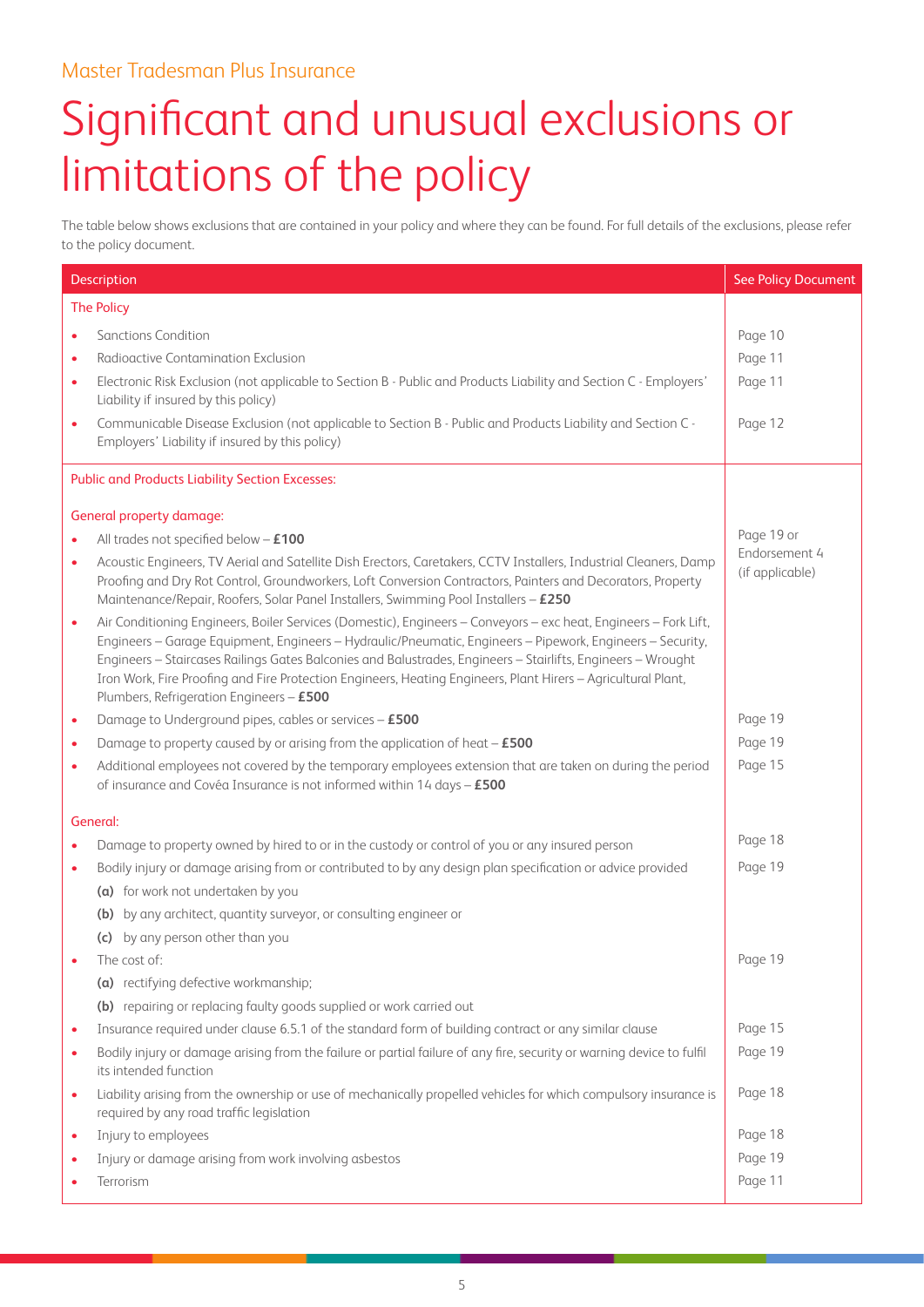| Description                                                                                                                                                                                                                                                   | <b>See Policy Document</b> |
|---------------------------------------------------------------------------------------------------------------------------------------------------------------------------------------------------------------------------------------------------------------|----------------------------|
| <b>Employers' Liability Section (Optional)</b>                                                                                                                                                                                                                |                            |
| General:                                                                                                                                                                                                                                                      |                            |
| Injury when the employee is entering or getting onto, travelling in or alighting from a motor vehicle in<br>circumstances where road traffic legislation requires insurance or security                                                                       | Page 22                    |
| <b>Tools Cover Section (Optional)</b>                                                                                                                                                                                                                         |                            |
| Excesses:                                                                                                                                                                                                                                                     |                            |
| Theft from unattended motor vehicles $-E250$                                                                                                                                                                                                                  | Page 23                    |
| All other claims $-$ £60                                                                                                                                                                                                                                      | Page 23                    |
| General:                                                                                                                                                                                                                                                      |                            |
| Any single article exceeding £500 or 20% of the sum insured whichever is greater                                                                                                                                                                              | Page 23                    |
| Loss or damage to tools whilst lent out or hired out<br>٠                                                                                                                                                                                                     | Page 23                    |
| Damage to tools from wear and tear, rust, breakdown, cleaning, repair or restoration<br>٠                                                                                                                                                                     | Page 23                    |
| Theft from unattended motor vehicles, trailers, rooms or boxes where there is no forcible and violent entry to<br>$\bullet$<br>the vehicle, trailer, room or box                                                                                              | Page 23                    |
| In the event of damage to tools insured the basis upon which the amount payable in the event of a claim will<br>٠<br>be calculated with a deduction made for wear and tear based on the age of the tools                                                      | Page 23                    |
| <b>Goods in Transit Section (Optional)</b>                                                                                                                                                                                                                    |                            |
|                                                                                                                                                                                                                                                               |                            |
| General:<br>Damage caused by deterioration or any inadequate packing or insulation                                                                                                                                                                            | Page 24                    |
| Damage caused by theft or attempted theft                                                                                                                                                                                                                     |                            |
| Damage due to delay or any other indirect loss                                                                                                                                                                                                                | Page 24                    |
|                                                                                                                                                                                                                                                               |                            |
| <b>Contract Works Section (Optional)</b>                                                                                                                                                                                                                      |                            |
| Excesses:                                                                                                                                                                                                                                                     |                            |
| The first £250 of each and every claim for damage other than by theft, attempted theft or malicious damage                                                                                                                                                    | Page 26                    |
| The first £500 of each and every claim for damage by theft, attempted theft or malicious damage                                                                                                                                                               | Page 26                    |
| General:                                                                                                                                                                                                                                                      |                            |
| Damage to the contract works while in transit by sea or air                                                                                                                                                                                                   | Page 26                    |
| Damage to any pre-existing structure building or other property at the contract site including contents                                                                                                                                                       | Page 26                    |
| Damage to any part of the contract works                                                                                                                                                                                                                      |                            |
| (a) in respect of which a certificate of completion has been issued unless such damage be occasioned within<br>14 days of the date of issue of a certificate of completion but only to the extent you are responsible<br>under the conditions of the contract | Page 26                    |
| (b) which has been handed over to the principal                                                                                                                                                                                                               | Page 26                    |
| (c) which is in occupation or use by or in possession of the principal or with your permission any other person<br>for any purpose other than the performance of the contract                                                                                 | Page 27                    |
| (d) which arises after practical completion where no certificate of completion is to be issued                                                                                                                                                                | Page 27                    |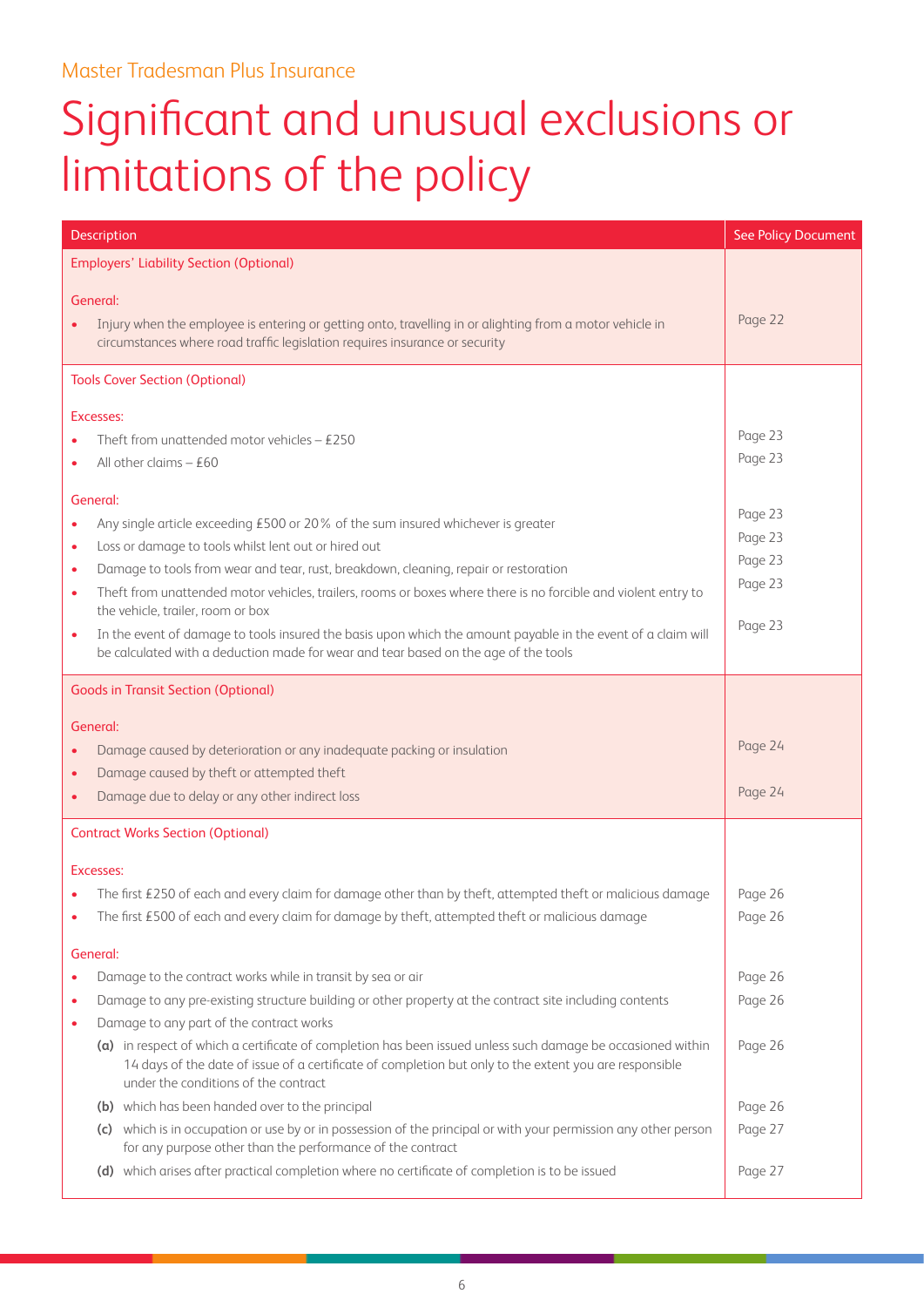|           | Description                                                                                                                                                                                                      | <b>See Policy Document</b> |
|-----------|------------------------------------------------------------------------------------------------------------------------------------------------------------------------------------------------------------------|----------------------------|
|           | Damage to any part of the contract works due to or attributable to                                                                                                                                               |                            |
|           | (a) any wear and tear, rust, corrosion, mildew or other gradual deterioration of or vermin or insect                                                                                                             | Page 27                    |
|           | (b) the mechanical electrical or electronic breakdown failure or derangement or explosion                                                                                                                        | Page 27                    |
|           | (c) any defect in the materials or workmanship                                                                                                                                                                   | Page 27                    |
|           | (d) any faulty or defective design plan or specification of or advice relating to that part                                                                                                                      | Page 27                    |
| $\bullet$ | Damage for which you are not responsible under the terms of the contract                                                                                                                                         | Page 27                    |
| $\bullet$ | Any shortage or disappearance discovered only on the making of an inventory or periodic stocktaking and not<br>traceable to an identifiable occurrence                                                           | Page 27                    |
| $\bullet$ | Any penalty fine or damages or loss of contract or loss due to delay or increased costs of working or indirect<br>loss of any kind                                                                               | Page 27                    |
| $\bullet$ | Theft from any unattended motor vehicle or trailer unless it is contained in a securely locked building and<br>there is evidence of forcible and violent entry to or exit from the building                      | Page 27                    |
| $\bullet$ | Damage arising from                                                                                                                                                                                              |                            |
|           | (a) the making of sewers or other excavations exceeding in any part of a depth of 3 metres from the surface                                                                                                      | Page 27                    |
|           | (b) any work connected with tunnels, reservoirs, dams, viaducts, bridges or mines                                                                                                                                | Page 27                    |
|           | (c) any work under or over water                                                                                                                                                                                 | Page 27                    |
| ٠         | Damage to the contract works upon which work has been suspended for a period in excess of 30 days                                                                                                                | Page 27                    |
| $\bullet$ | Damage to portable computer equipment and ancillary equipment and/or portable telecommunications<br>equipment                                                                                                    | Page 27                    |
|           | Terrorism                                                                                                                                                                                                        | Page 11                    |
|           | Damage caused by pollution or contamination other than that to the contract works                                                                                                                                | Page 27                    |
|           | <b>Own Plant Section (Optional)</b>                                                                                                                                                                              |                            |
|           |                                                                                                                                                                                                                  |                            |
| Excesses: |                                                                                                                                                                                                                  |                            |
|           | The first £250 of each and every claim for damage other than by theft, attempted theft or malicious damage                                                                                                       | Page 28                    |
| $\bullet$ | The first £500 of each and every claim for damage by theft, attempted theft or malicious damage                                                                                                                  | Page 28                    |
| General:  |                                                                                                                                                                                                                  |                            |
|           | £25,000 maximum sum insured for any one item                                                                                                                                                                     | Page 28                    |
|           | Damage to the plant while in transit by sea or air                                                                                                                                                               | Page 28                    |
|           | Damage to any part of the plant due to or attributable to                                                                                                                                                        | Page 28                    |
|           | (a) any wear and tear, rust, corrosion, mildew or other gradual deterioration of or vermin or insect                                                                                                             |                            |
|           | (b) the mechanical, electrical or electronic breakdown, failure or derangement or explosion                                                                                                                      |                            |
| $\bullet$ | Any shortage or disappearance discovered only on the making of an inventory or periodic stocktaking and not<br>traceable to an identifiable occurrence                                                           | Page 28                    |
| $\bullet$ | Any penalty fine or damages or loss of contract or loss due to delay or increased costs of working or indirect<br>loss of any kind                                                                               | Page 28                    |
| $\bullet$ | Confiscation, nationalisation, requisition or destruction of or damage to property by or under the Order of any<br>Government or Public or Local Authority                                                       | Page 28                    |
| $\bullet$ | Damage to portable computers and ancillary equipment and portable telecommunications equipment                                                                                                                   | Page 28                    |
|           | Theft or attempted theft between the hours of 7.00pm and 6.00am unless kept in a securely locked<br>compound or building and there is evidence of forcible and violent entry or exit to the compound or building | Page 28                    |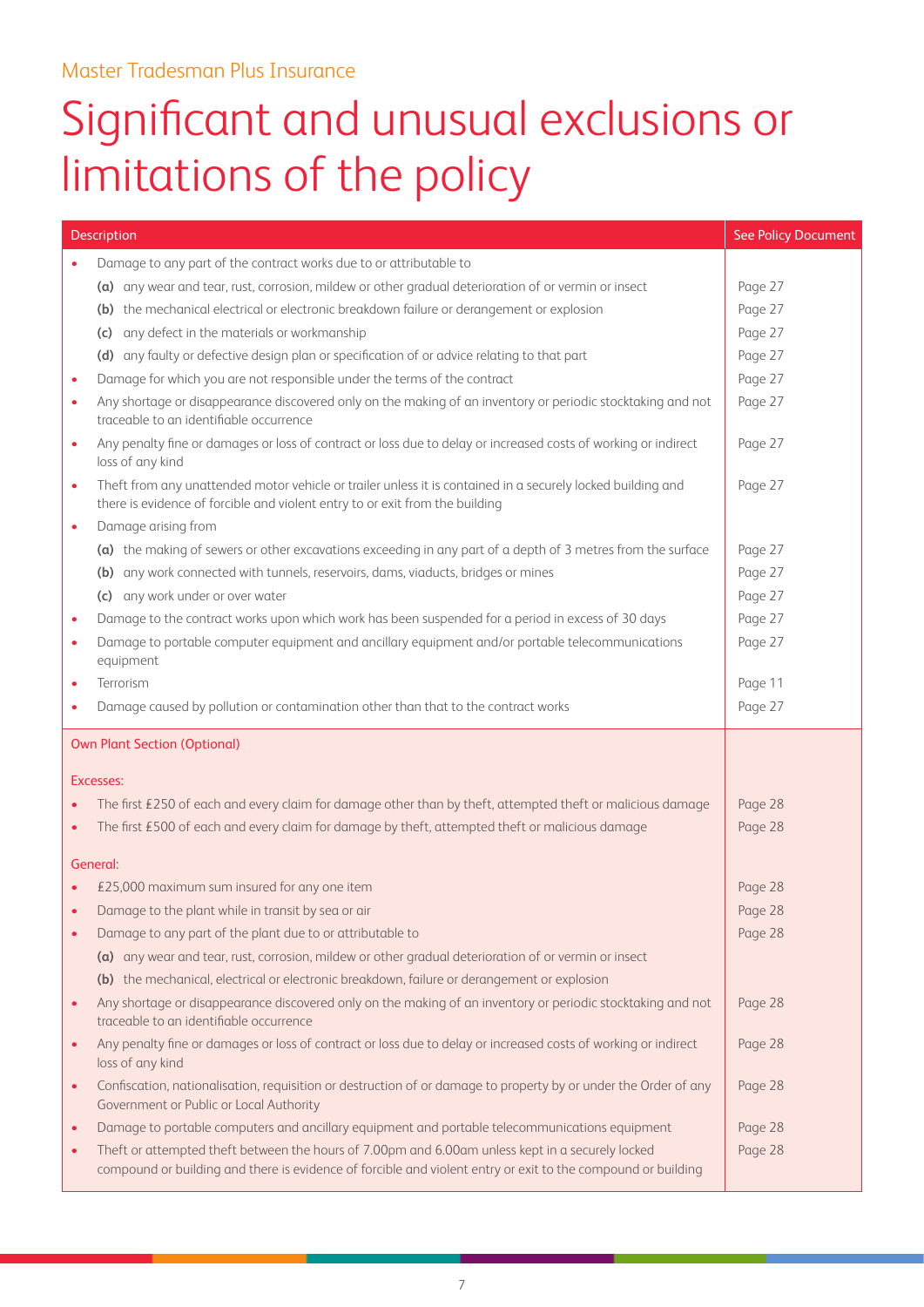| Description |                                                                                                                                                                                                                               | <b>See Policy Document</b> |
|-------------|-------------------------------------------------------------------------------------------------------------------------------------------------------------------------------------------------------------------------------|----------------------------|
|             | Damage caused by theft or attempted theft away from any contract site unless it is:                                                                                                                                           | Page 28                    |
|             | (a) kept in a securely locked compound or building and there is evidence of forcible and violent entry to or<br>exit from the compound or building                                                                            |                            |
|             | (b) in transit but excluding                                                                                                                                                                                                  |                            |
|             | (i) theft from any unattended motor vehicle unless the vehicle is locked at all points of access                                                                                                                              |                            |
|             | (ii) theft or attempted theft between the hours of 7.00pm and 6.00am unless kept in a securely<br>locked compound or building and there is evidence of forcible and violent entry to or exit from the<br>compound or building |                            |
|             | Terrorism                                                                                                                                                                                                                     | Page 11                    |
|             | <b>Hired in Plant Section (Optional)</b>                                                                                                                                                                                      |                            |
|             | Excesses:                                                                                                                                                                                                                     |                            |
|             | The first £250 of each and every claim for damage other than by theft, attempted theft or malicious damage                                                                                                                    | Page 29                    |
|             | The first £500 of each and every claim for damage by theft, attempted theft or malicious damage                                                                                                                               | Page 29                    |
|             | General:                                                                                                                                                                                                                      |                            |
|             | Damage to the plant while in transit by sea or air                                                                                                                                                                            | Page 29                    |
| $\bullet$   | Damage to any part of the plant due to or attributable to                                                                                                                                                                     | Page 29                    |
|             | (a) any wear and tear rust corrosion mildew or other gradual deterioration of or vermin or insect                                                                                                                             |                            |
|             | (b) the mechanical electrical or electronic breakdown failure or derangement or explosion                                                                                                                                     |                            |
| $\bullet$   | Any shortage or disappearance discovered only on the making of an inventory or periodic stocktaking and not<br>traceable to an identifiable occurrence                                                                        | Page 29                    |
| $\bullet$   | Any penalty fine or damages or loss of contract or loss due to delay or increased costs of working or indirect<br>loss of any kind                                                                                            | Page 29                    |
| $\bullet$   | Confiscation, nationalisation, requisition or destruction of or damage to property by or under the Order of any<br>Government or Public or Local Authority                                                                    | Page 29                    |
| $\bullet$   | Damage to portable computers and ancillary equipment and portable telecommunications equipment                                                                                                                                | Page 29                    |
| $\bullet$   | Theft or attempted theft between the hours of 7.00pm and 6.00am unless kept in a securely locked<br>compound or building and there is evidence of forcible and violent entry or exit to the compound or building              | Page 29                    |
|             | Damage caused by theft or attempted theft away from any contract site unless it is:                                                                                                                                           | Page 30                    |
|             | (a) kept in a securely locked compound or building and there is evidence of forcible and violent entry to or<br>exit from the compound or building                                                                            |                            |
|             | (b) in transit but excluding                                                                                                                                                                                                  |                            |
|             | (i) theft from any unattended motor vehicle unless the vehicle is locked at all points of access                                                                                                                              |                            |
|             | (ii) theft and attempted theft between the hours of 7.00pm and 6.00am unless kept in a securely locked<br>compound or building and there is evidence of forcible or violent entry to or exit from the compound<br>or building |                            |
|             | Terrorism                                                                                                                                                                                                                     | Page 11                    |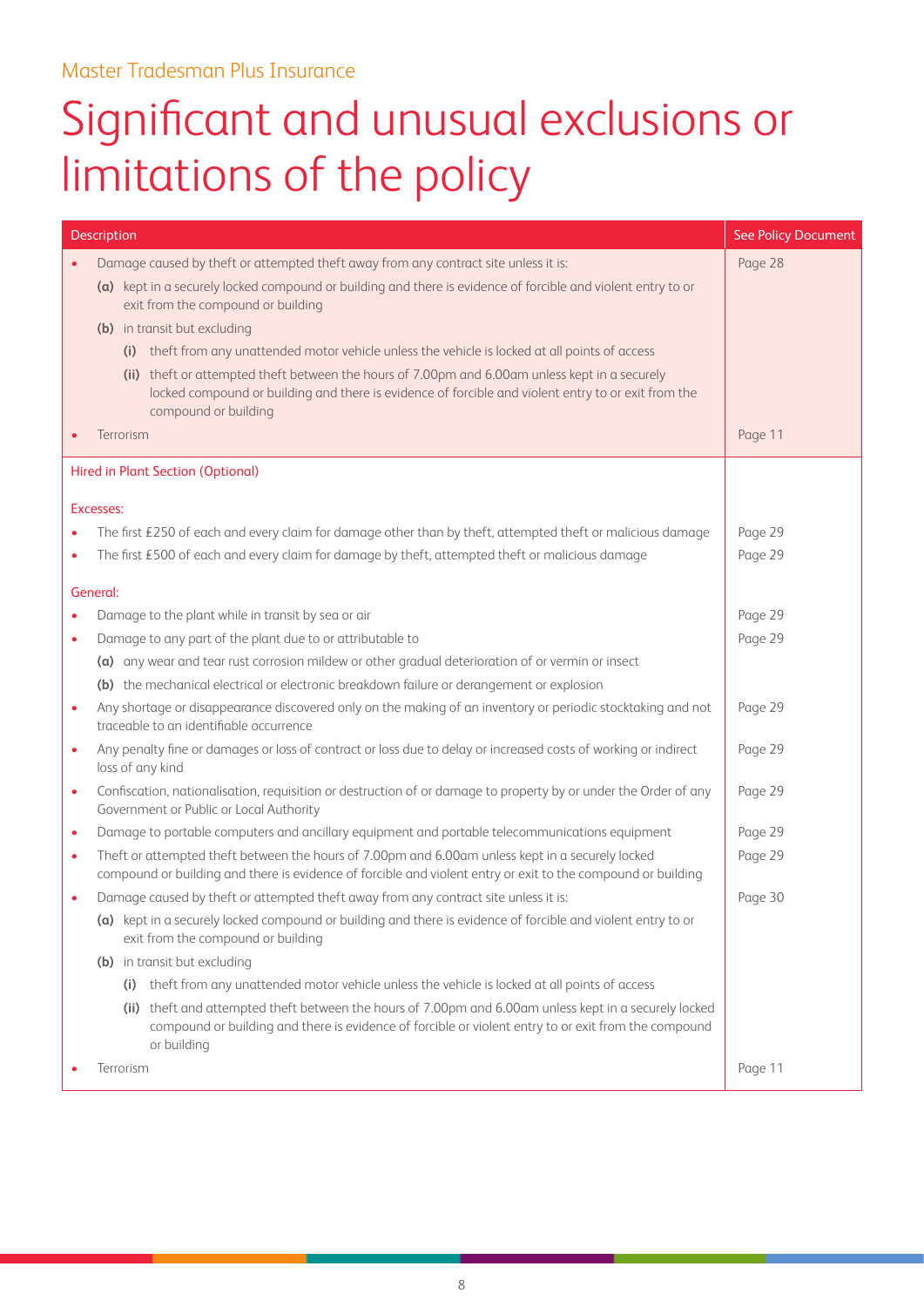| Description                                                                                                                                                                                                                                                                                                                 | <b>See Policy Document</b> |
|-----------------------------------------------------------------------------------------------------------------------------------------------------------------------------------------------------------------------------------------------------------------------------------------------------------------------------|----------------------------|
| Personal Accident and Short Term Income Protection (Optional)                                                                                                                                                                                                                                                               |                            |
| General:<br>For Personal Accident, benefits will not be paid for any claim arising from any accident that is directly or indirectly<br>caused by any of the following:<br>War risks                                                                                                                                         | Page 35                    |
| Terrorism                                                                                                                                                                                                                                                                                                                   |                            |
| Being on naval, military or air force duty, service or operations<br>$\bullet$                                                                                                                                                                                                                                              |                            |
| Flying except as a fare paying passenger<br>$\bullet$                                                                                                                                                                                                                                                                       |                            |
| The manufacture or use of explosives<br>$\bullet$                                                                                                                                                                                                                                                                           |                            |
| Exposure to exceptional danger (except in an attempt to save human life)<br>$\bullet$                                                                                                                                                                                                                                       |                            |
| The illegal acts of the person who has suffered the accident<br>$\bullet$                                                                                                                                                                                                                                                   |                            |
| Suicide or self-inflicted injury whether of a sound mind or not<br>$\bullet$                                                                                                                                                                                                                                                |                            |
| Being under the influence of or being affected by alcohol or drugs unless under the advice of a doctor for a<br>$\bullet$<br>condition other than alcohol or drug addiction                                                                                                                                                 |                            |
| Radiation or contamination or the effects of radiation<br>$\bullet$                                                                                                                                                                                                                                                         |                            |
| Any sickness, disease, or degenerative process (a condition which becomes progressively worse)<br>$\bullet$                                                                                                                                                                                                                 |                            |
| In addition, no benefit will be paid for any claim arising from:<br>An accident which occurs prior to the start date or after the cover ends                                                                                                                                                                                | Page 35                    |
| An accident which happens to an insured person who has been outside the United Kingdom for more than 12<br>$\bullet$<br>weeks in the preceding 52 week period                                                                                                                                                               |                            |
| Any accidental bodily injury or accidental death occurring 12 or more months after the accident<br>$\bullet$                                                                                                                                                                                                                |                            |
| For Income Protection, benefits will not be paid if your inability to work is caused directly or indirectly by:<br>a pre-existing medical condition - unless you have been symptom free and have not consulted a doctor or<br>$\bullet$<br>received treatment for the condition for at least 24 months after the start date | Page 36                    |
| war risks<br>$\bullet$                                                                                                                                                                                                                                                                                                      |                            |
| normal pregnancy and childbirth<br>٠                                                                                                                                                                                                                                                                                        |                            |
| terrorism                                                                                                                                                                                                                                                                                                                   |                            |
| taking part in any form of aviation, including travelling in an aircraft (except as a fare paying customer in a<br>٠<br>commercial licenced aircraft)                                                                                                                                                                       |                            |
| the manufacture or use of explosives                                                                                                                                                                                                                                                                                        |                            |
| exposure to exceptional danger (except in an attempt to save human life)                                                                                                                                                                                                                                                    |                            |
| the illegal acts of the person who has suffered the accident                                                                                                                                                                                                                                                                |                            |
| suicide or self-inflicted injury whether of a sound mind or not<br>$\bullet$                                                                                                                                                                                                                                                |                            |
| being under the influence of or being affected by alcohol or drugs unless under the advice of a doctor for a<br>condition other than alcohol or drug addiction                                                                                                                                                              |                            |
| radiation or contamination or the effects of radiation                                                                                                                                                                                                                                                                      |                            |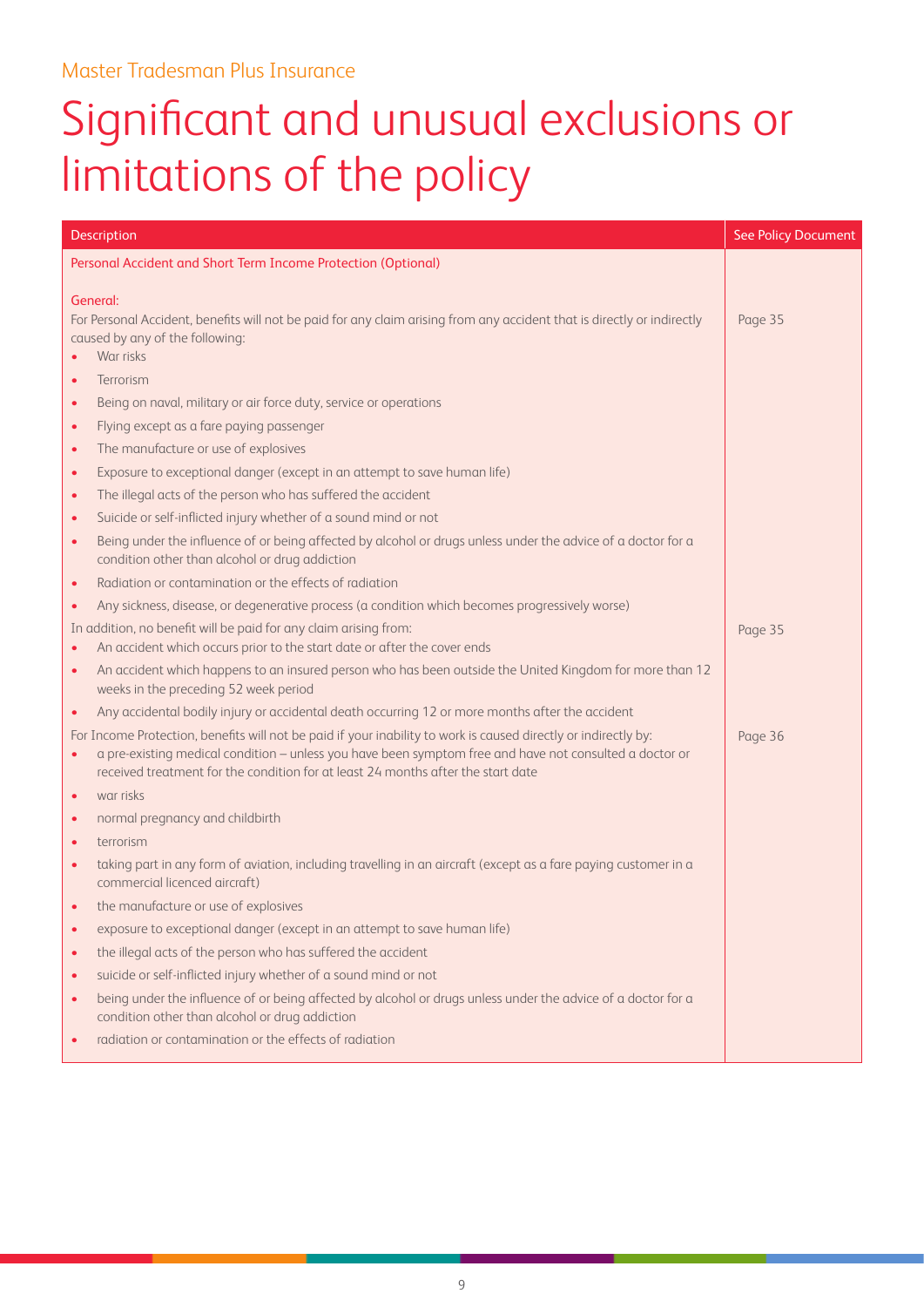| Description                                                                                                                                                                                                                                                                                                                                                                                                                                                                                                                                                                                                                                                                                                                                                                                                                                                                                                                                                                                                                                                                                 | <b>See Policy Document</b>                                                                                                                                                                         |
|---------------------------------------------------------------------------------------------------------------------------------------------------------------------------------------------------------------------------------------------------------------------------------------------------------------------------------------------------------------------------------------------------------------------------------------------------------------------------------------------------------------------------------------------------------------------------------------------------------------------------------------------------------------------------------------------------------------------------------------------------------------------------------------------------------------------------------------------------------------------------------------------------------------------------------------------------------------------------------------------------------------------------------------------------------------------------------------------|----------------------------------------------------------------------------------------------------------------------------------------------------------------------------------------------------|
| <b>Professional Indemnity (Optional)</b>                                                                                                                                                                                                                                                                                                                                                                                                                                                                                                                                                                                                                                                                                                                                                                                                                                                                                                                                                                                                                                                    |                                                                                                                                                                                                    |
| Excess:<br>The first £250 of each and every claim                                                                                                                                                                                                                                                                                                                                                                                                                                                                                                                                                                                                                                                                                                                                                                                                                                                                                                                                                                                                                                           |                                                                                                                                                                                                    |
| General:<br>This section will not indemnify you in respect of any liability involving<br>transport or property owned you<br>employment<br>$\bullet$<br>products and buildings<br>٠<br>fraud, dishonesty or criminal acts<br>٠<br>any claim made against you by any entity in which you have a controlling interest<br>٠<br>contractual liability<br>٠<br>nuclear risks<br>٠<br>war and terrorism<br>٠<br>any work or activities undertaken outside the territorial limits<br>٠<br>any claim brought outside the courts of the United Kingdom, Channel Islands, Isle of Man and Member States<br>٠<br>of the EU<br>fines or penalties<br>٠<br>pollution<br>٠<br>directors' and officers' liability<br>٠<br>trading losses<br>٠<br>failure to arrange insurance or finance<br>٠<br>asbestos<br>٠<br>regulated activities as defined in the Financial Services and Markets Act 2000<br>$\bullet$<br>pension trustee liability<br>bodily injury and/or property damage                                                                                                                          | Page 40<br>Page 41<br>Page 41<br>Page 41<br>Page 41<br>Page 41<br>Page 41<br>Page 41<br>Page 41<br>Page 41<br>Page 41<br>Page 42<br>Page 42<br>Page 42<br>Page 42<br>Page 42<br>Page 42<br>Page 42 |
| Applies to all sections                                                                                                                                                                                                                                                                                                                                                                                                                                                                                                                                                                                                                                                                                                                                                                                                                                                                                                                                                                                                                                                                     | Endorsement 1                                                                                                                                                                                      |
| <b>Excluded work:</b><br>Unless specifically endorsed all policies exclude:<br>Unless incidental to a building contract<br>(a) the demolition or partial demolition of any structure<br>(b) the surfacing or construction of roads<br>(c) the laying of underground services<br>Excavations below 3 metres<br>Felling/Lopping of trees higher than 5 metres<br>Pile driving, quarrying the use or storage or possession of explosives, water diversion or work under water, fuel,<br>$\bullet$<br>gas, mineral exploration or extraction<br>The use of tower cranes or cradles<br>Work in or on blast furnaces, chimney or well shafts, viaducts, bridges, mines, refineries, offshore installations,<br>power stations, dams, tunnels, airports, aerodromes, docks, wharves, piers, harbours, railways, motorways,<br>ships, aircraft, towers or steeples<br>Work in or on any building used for the manufacture, processing or bulk storage of any gas, chemical,<br>$\bullet$<br>explosive, oil or petroleum based product<br>Work on computer mainframe installations and their cabling |                                                                                                                                                                                                    |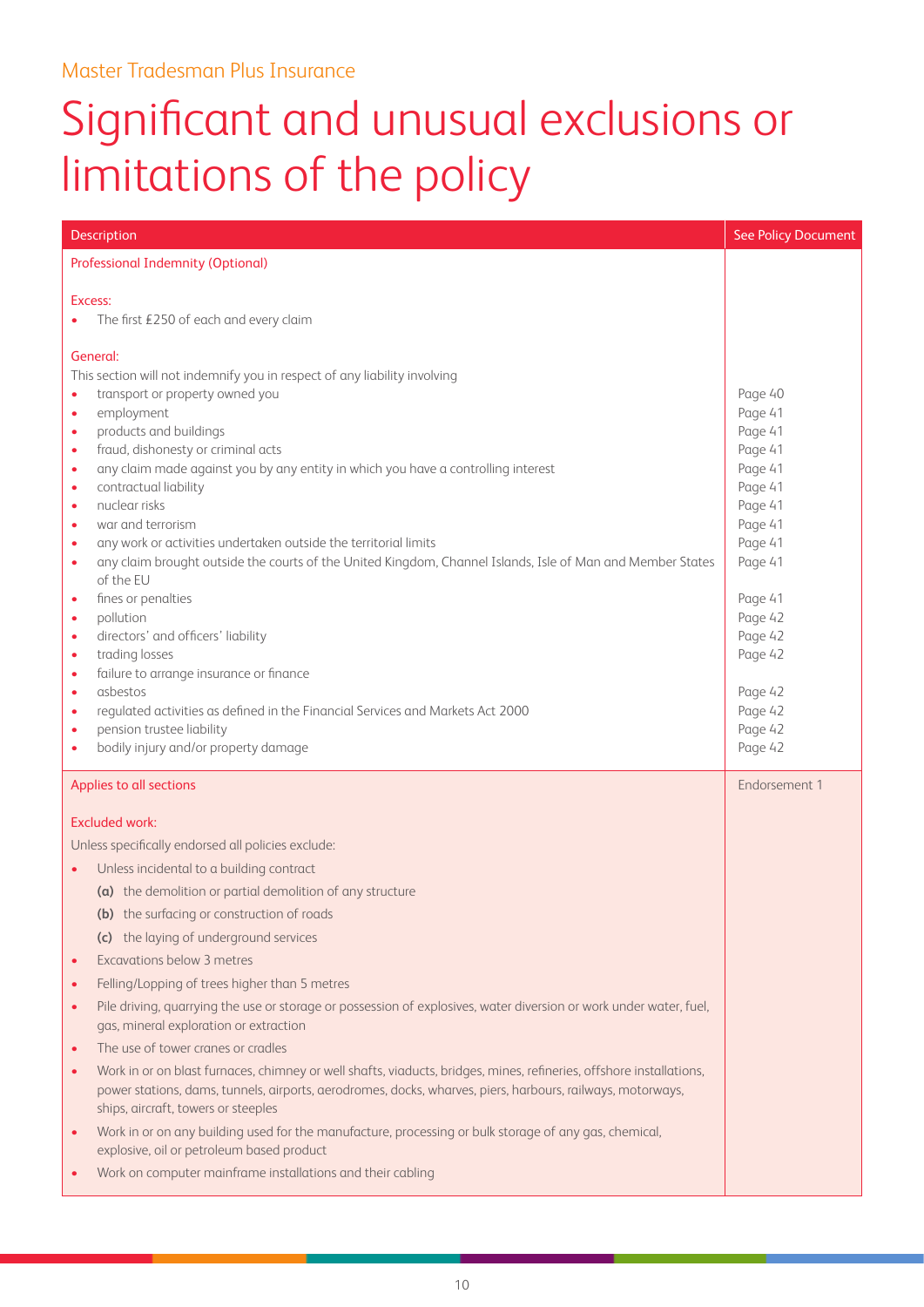### Important notes

#### Important note:

In addition there are specific exclusions and limitations that will apply to certain trades and you should discuss your specific requirements with your broker to ensure the cover provided is suitable for your needs.

For example:

#### For Roofers

Cover will be restricted only for work on buildings occupied solely as

- private dwellings
- shops
- offices
- hotels
- public houses and restaurants
- guest houses
- schools or colleges
- residential, retirement or nursing homes

In addition, a use of heat exclusion will apply.

A £250 excess will apply.

#### Application of heat and fire precautions

Please see below a copy of the policy wording condition relating to the precautions required when carrying out work involving the use of heat.

It is a condition precedent to our liability that whenever work is undertaken away from your premises involving the use of:

- **(a)** electric oxy-acetylene welding or flame cutting equipment
- **(b)** blow lamps, blow torches or hot air guns
- **(c)** tar, bitumen or asphalt heaters
- **(d)** angle grinders
- **(e)** or any other work that requires, uses or produces open flames or any other sources of heat or sparks that could ignite flammable or combustible materials.

The following precautions will be complied with by you and any employee or any of your Sub Contractors:

- **1.** a thorough examination of the immediate vicinity of the work shall be completed and all combustible materials must be cleared to a distance of not less than 10 metres from the point of work so as to be safe from the danger of ignition by direct or conducted heat
- **2.** where there is a danger of ignition either directly, or by conduction of heat through any partitions or walls, the area on the other side must be examined and any combustible material must be removed
- **3.** combustible floors and other combustible property which cannot be moved must be covered and fully protected by overlapping sheets of non-combustible material or equivalent protection
- **4.** at least one fire extinguisher made and serviced in accordance with current European standards, of a type suitable for the use required, must be kept adjacent to the work or task and ready for immediate use
- **5.** the ignition and operation of all equipment shall be strictly in accordance with the manufacturer's instructions
- **6.** no lighted or switched on equipment is to be left unattended and hot tools and hot tips not in use are to be placed in incombustible containers
- **7.** for one hour after completion of each period of work involving the application of heat a thorough safety check for signs of fire or combustion around, above or below the work area must be made at regular intervals
- **8.** whenever tar, bitumen, asphalt or pitch heaters are in use away from your premises they should be located at ground level and in the open air and any tar, bitumen, asphalt or pitch should be carried in a suitable vessel.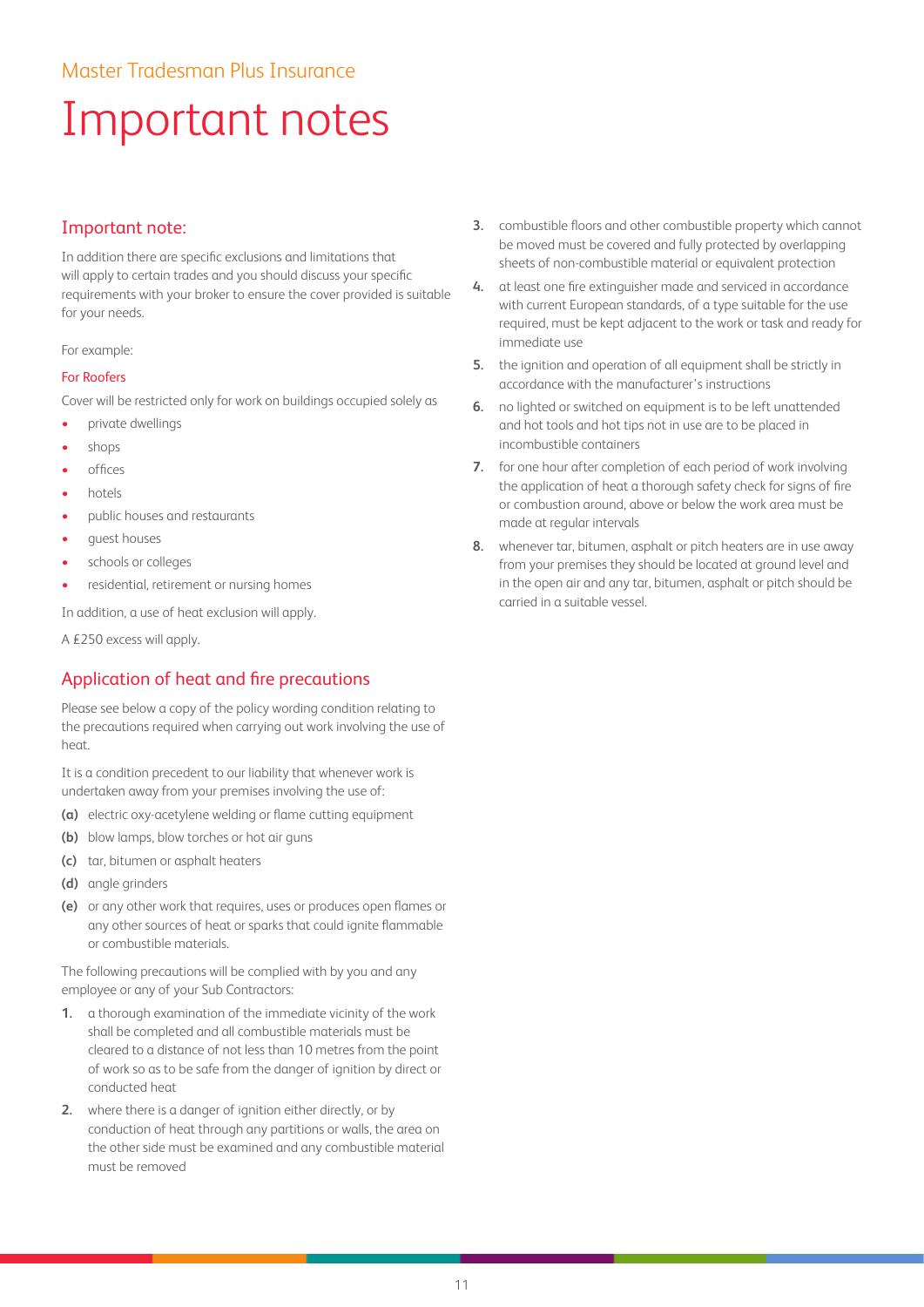### Customer Information

#### How to contact us to make a claim

Should you be unfortunate enough to have to make a claim, Covéa Insurance Commercial Careline will manage all aspects of the claim for you from the time it is reported.

#### Covéa Insurance Commercial Careline

- Dedicated telephone number 0330 024 2266
- By E-mail newcommercialclaims@coveainsurance.co.uk
- In writing to Covéa Insurance Commercial Careline, Norman Place, Reading RG1 8DA

Covéa Insurance Commercial Careline is a service available to customers 24 hours a day, 365 days a year. Staff trained in managing commercial claims will:

- Take the details of your claim over the phone, in most cases removing the need for completion of an incident report form.
- Take control of the management of claims from start to finish and arrange replacement of goods lost or stolen using the latest product information.

Our aim is to bring your claim to a speedy and satisfactory conclusion.

#### How to cancel your policy

If you do not want to accept the policy you have the right to cancel it within 14 days from the date of purchase of your policy or the day you receive your policy documentation, whichever is later. To do this you must return the policy documentation to your broker when giving your instruction to cancel.

If cover has not yet started a full refund will be given. If cover has started we will refund the premium for the exact number of days left on the policy, less an additional charge of £25 plus the prevailing rate of Insurance Premium Tax as stated on your policy schedule. No refund will be given if a claim has been submitted or there have been any incidents likely to give rise to a claim during the current period of insurance. We will also do this if you want to cancel the policy within 14 days after the renewal date.

You may cancel the policy at any other time by contacting your broker.

If you cancel your policy after 14 days and a claim has been submitted or there have been any incidents likely to give rise to a claim during the current period of insurance, we will not refund any part of the premium. If you have a Loan Agreement with Covéa Insurance, all outstanding monies must be paid to us as described in your Loan Agreement.

If no claims have been submitted and there have been no incidents that are likely to give rise to a claim during the current period of insurance, we will refund the premium for the exact number of days left on the policy less an additional charge of £25 plus the prevailing rate of Insurance Premium Tax as stated on your policy schedule.

#### How to make a complaint

It is always our intention to provide a first class standard of service. However we do appreciate that occasionally things go wrong. In some cases the broker who arranged your insurance will be able to resolve any concerns, particularly if your complaint relates to the way the policy was sold and you should contact them directly.

Alternatively, please contact us using the following details, quoting your policy or claim number.

Customer Relations, Covéa Insurance, Norman Place, Reading, RG1 8DA Telephone: 0330 221 0444

Website: www.coveainsurance.co.uk E-mail:

customer.relations-rdg@coveainsurance.co.uk

Full details of the Covéa Insurance

Internal Complaints Procedure are detailed in our leaflet 'Complaints Procedure' which is available on request or may be downloaded from our website at www.coveainsurance.co.uk/complaints.

You may be eligible to refer your complaint to the Financial Ombudsman Service. There are a few instances where they will not be able to assist and they will confirm if your complaint is eligible when you contact them. Their contact details are:

Financial Ombudsman Service, Exchange Tower,

Harbour Exchange Square, London, E14 9SR Website: www.financial-ombudsman.org.uk E-mail: complaint.info@financial-ombudsman.org.uk

#### Financial Services Compensation Scheme

We are covered by the Financial Services Compensation Scheme. You may be entitled to receive compensation from the scheme if we cannot meet our obligations.

Further information is available from the Financial Services Compensation Scheme, 10th Floor, Beaufort House, 15 St Botolph Street, London EC3A 7QU. www.fscs.org.uk.